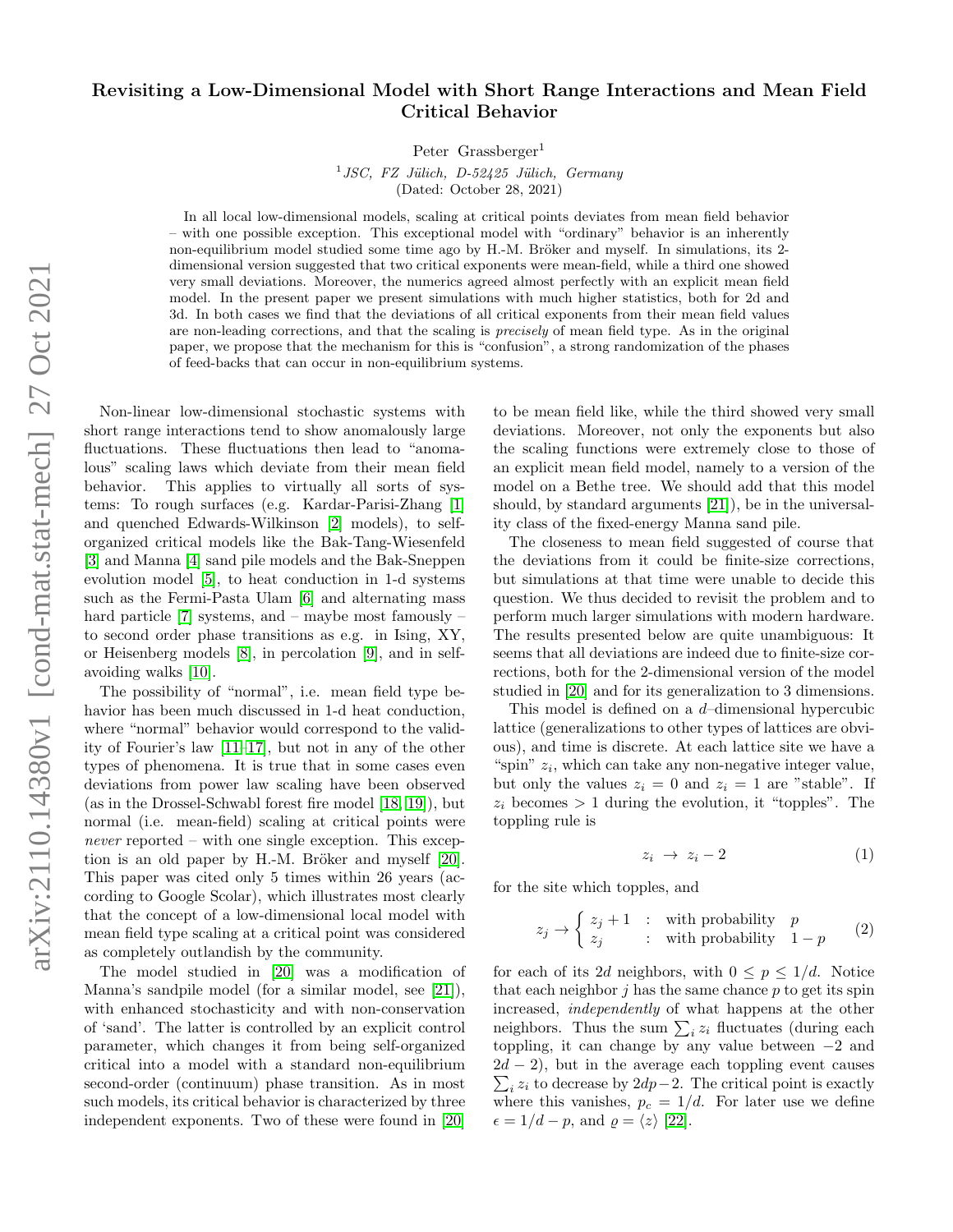

FIG. 1. Average avalanche sizes (number of topplings per event) plotted against  $\epsilon$ , for (a)  $d = 2$  (top panel) and (b)  $d =$ 3 (bottom panel). The horizontal lines indicate the theoretical predictions.

As in the sandpile model, the dynamics actually consists of the following rules:

(i) We start with a configuration where all sites are stable.

(ii) A site  $i$  is chosen randomly, and  $z_i$  is increased by one unit. In the following, we call this an "event".

(iii) If at least one site is unstable, the above toppling rule is applied immediately (i.e. without increasing the time counter) and simultaneously at all unstable sites [\[24\]](#page-4-17). After this,  $t$  is increased by 1 unit. If some  $z$ 's are still  $\geq 4$  so that they have to topple again, then all these topplings are also done simultaneously. After each such round of topplings,  $t$  is again increased by 1. This is repeated until all sites are stable again, after which rule (ii) is applied again.

As we have already said, this is very similar to the model of [\[21\]](#page-4-15). The main difference is that we increase the neighboring 'spins' independently during a toppling, which adds to the randomness of the process. We believe that it is this enhanced degree of stochasticity which is responsible for the very special features of the model.

Although we could also run the model for  $p \geq 1/2d$ , if we would use open boundary conditions (as in the original versions of sandpile models), we show here only results for periodic (more precisely, helical) boundary conditions. In all simulations, sufficiently long transients were discarded so that all measurements are for the statistically stationary state. The number of events were for each pair of values  $(d, \epsilon)$  more than  $6 \times 10^8$ .

Since  $\sum_i z_i$  decreases in average by  $2d\epsilon$  during each toppling, while it first is increased by 1 in each event, the average number of topplings per event is just  $1/(2d\epsilon)$ . Verifying this (see Fig. 1) presents thus a stringent test that stationarity had been reached.

This does not, however, test against finite size corrections. But no such corrections whatsoever were seen, if we changed the simulation volume between  $32 \times 32$  and



FIG. 2. Cumulative distributions of the number of topplings per event,  $(P(x))$ , upper curve) and of their durations  $(Q(x))$ , lower curve), for  $d = 2$  and  $\epsilon = 0.000025$ . Even though only two curves seem to be visible, four curves are actually shown: Each distribution is shown for  $L = 32$  and for  $L = 32768$ , where the simulation boxes have sizes  $L \times L$ .



FIG. 3. Spatial correlations between 'spin' values (or densities, in a sandpile terminology) distances r apart. Since all correlations for all  $r > 0$  are negative, we show a log-log plot for  $-C(r)$  vs. r. The straight lines give rough power law fits, but notice that deviations from these power laws are significant and rather erratic. As in Fig. 1 and in the following figures, panel (a) is for  $d = 2$ , while (b) is for  $d = 3$ .

 $32768 \times 32768$  in 2 dimensions, and between  $16<sup>3</sup>$  and  $512<sup>3</sup>$ in  $d = 3$  (see Fig. 2). This complete absence of visible finite size effects is very surprising (for many sandpile models, finite size effects are huge, see e.g. [\[2\]](#page-4-1)). It allowed us to use rather modest lattice sizes: In  $d = 2$ , most simulations were done with  $L = 256$  or 512, and in  $d = 3$  we used mostly  $L = 128$  and  $256$  – although the largest simulated avalanches were huge in both cases, and had  $\approx 10^{11}$  topplings. It is easily explained by the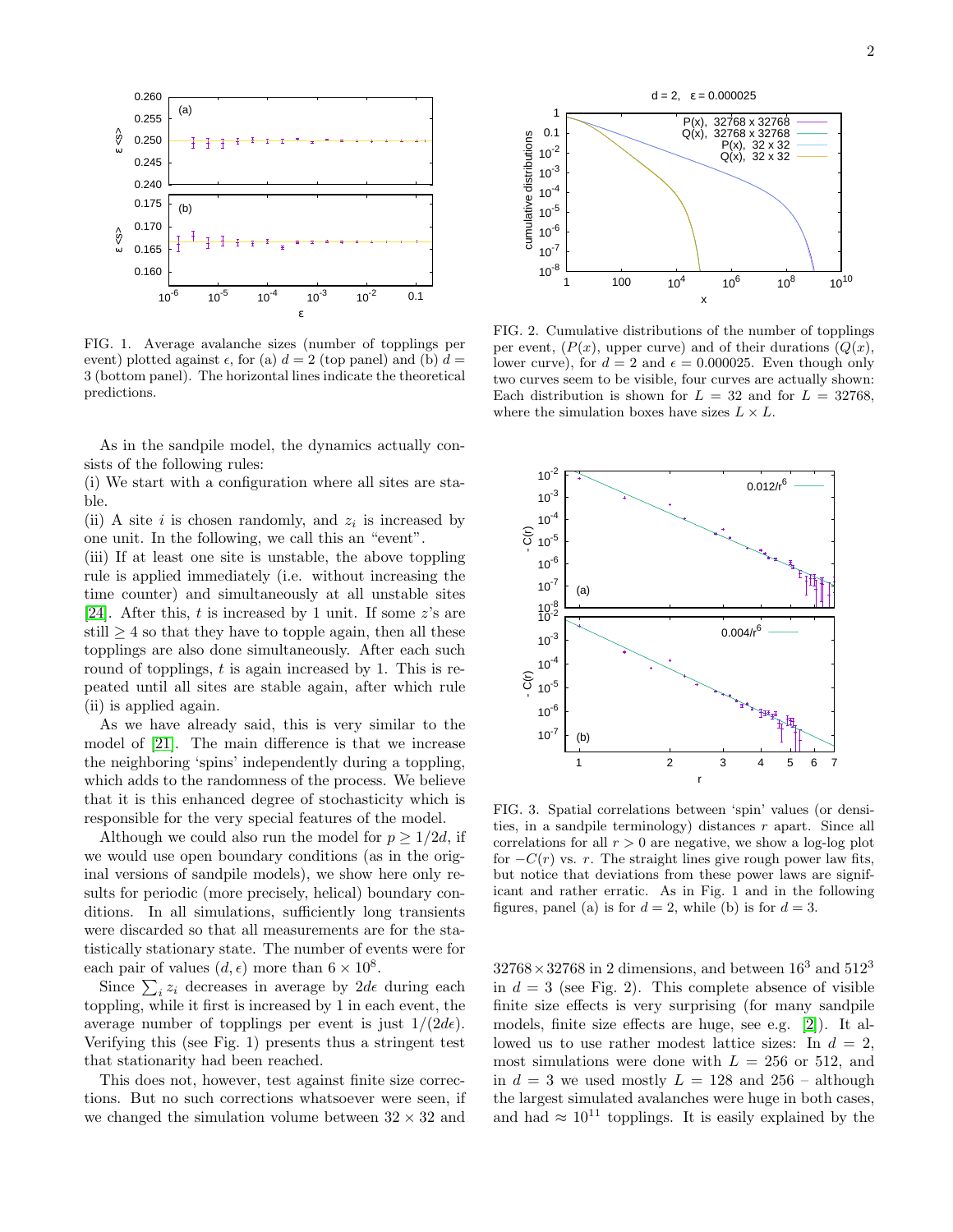smallness and short ranges of correlations. As seen from Fig. 3, these correlations are negative both in  $d = 2$  and  $d = 3$ , and

$$
c(i-j) \equiv \langle z_i z_j \rangle - \varrho^2 \sim ||i-j||^{-6} \tag{3}
$$

in both dimensions, which is an even faster decay than in the Bak-Tang-Wiesenfeld sandpile model (where  $c(i$ j) ~  $||i - j||^{-4}$  [\[26\]](#page-4-18)). Notice that the absolute values of the correlations are much smaller in  $d = 3$  than in  $d = 2$ . This is expected if the behavior is close to mean field, because deviations from it should decrease with d.

Average stationary densities  $\rho$  versus  $\epsilon$  are shown in Fig. 4. We also show there predictions from a mean field model, following [\[20\]](#page-4-14). In this model, a site 'remembers' for the present time step that it had toppled, but 'forgets' it thereafter. Thus a site that had not toppled during the present avalanche has density  $\rho$ . A toppling site which is not at the root of an avalanche has thus 2d−1 neighbors with density  $\rho$ , while its 'father' (the site which made it topple) has a different density  $\varrho'$ . In the simplest version, we also neglect the possibility that the father might have changed after this toppling, which implies  $\rho' = 0$ , in which case the problem is essentially that of percolation on a Bethe lattice with coordination number 2d [\[9\]](#page-4-8). But we can also allow values  $\rho' \neq 0$ , in which case the model can still be solved exactly [\[20\]](#page-4-14). In any case we expect  $\rho' \ll \rho$ . Let us denote by  $a = p\varrho$  and  $a' = p\varrho'$ the probabilities that a toppling (non-root) site will make its neighbors topple, while the very first toppling of an avalanche will make all its neighbors topple with probability a. The average number of topplings during an event (whether it triggered an avalanche or not) is [\[20\]](#page-4-14)

$$
\langle s(p) \rangle = \varrho[1+2da \sum_{i=0}^{\infty} (2da + a' - a)^{i}] = \varrho \frac{1 + a - a'}{1 - (2d - 1)a - a'}
$$
\n(4)

.

Since we know that  $\langle s(p) \rangle = 1/(2d\epsilon)$ , we obtain

$$
\varrho = \frac{1}{2} + \frac{2a(a - a')}{1 + (2d - 1)a - a'}, \quad \epsilon = 1/d - a/\varrho.
$$
 (5)

This allows us to obtain  $\rho$  as a function of  $\epsilon$  for any fixed ratio  $a'/a$ . From Fig. 4 we see that very good fits are obtained in both dimensions with  $a' = 0$ . While this is indeed the best fit in  $d = 3$ , an even better fit is obtained in  $d = 2$  with  $a' \sim a^3$ .

Finally, we show in Figs. 5 to 8 the (cumulative) distributions  $P(s)$  of the number s of topplings per event and  $Q(t)$  of the time durations t. We could make detailed comparison with the mean field model as in [\[20\]](#page-4-14), but we prefer to just show that the scaling predictions

<span id="page-2-1"></span>
$$
P(s) = \frac{1}{\sqrt{s}} \Psi(\epsilon^2 s)
$$
 (6)

and

<span id="page-2-2"></span>
$$
Q(t) = \frac{1}{t}\Phi(\epsilon t)
$$
\n(7)



FIG. 4. Stationary densities (average spins), measured between events. Statistical errors are much smaller than the data points. For  $d = 2$  (panel(a)) we show also two mean field predictions, one (the upper smooth curve) for  $a = 0$ , the other for  $a' = 0.81a^3$ . For  $d = 3$  (panel (b)) we only show the mean field curve for  $a' = 0$ , as this gives already a nearly perfect fit.



<span id="page-2-0"></span>FIG. 5. Log-log plots of the cumulative distributions of the number of topplings per event. Here and in the following plots, the curves are for  $\epsilon = \epsilon_{\min}, 2\epsilon_{\min}, 4\epsilon_{\min}, \dots \epsilon_{\max}$ . Statistical errors are significant only in the far right tails, as indicated by the (very small) fluctuations. The similarity between the two sets of curves reflects the fact that both are essentially those for the mean field model.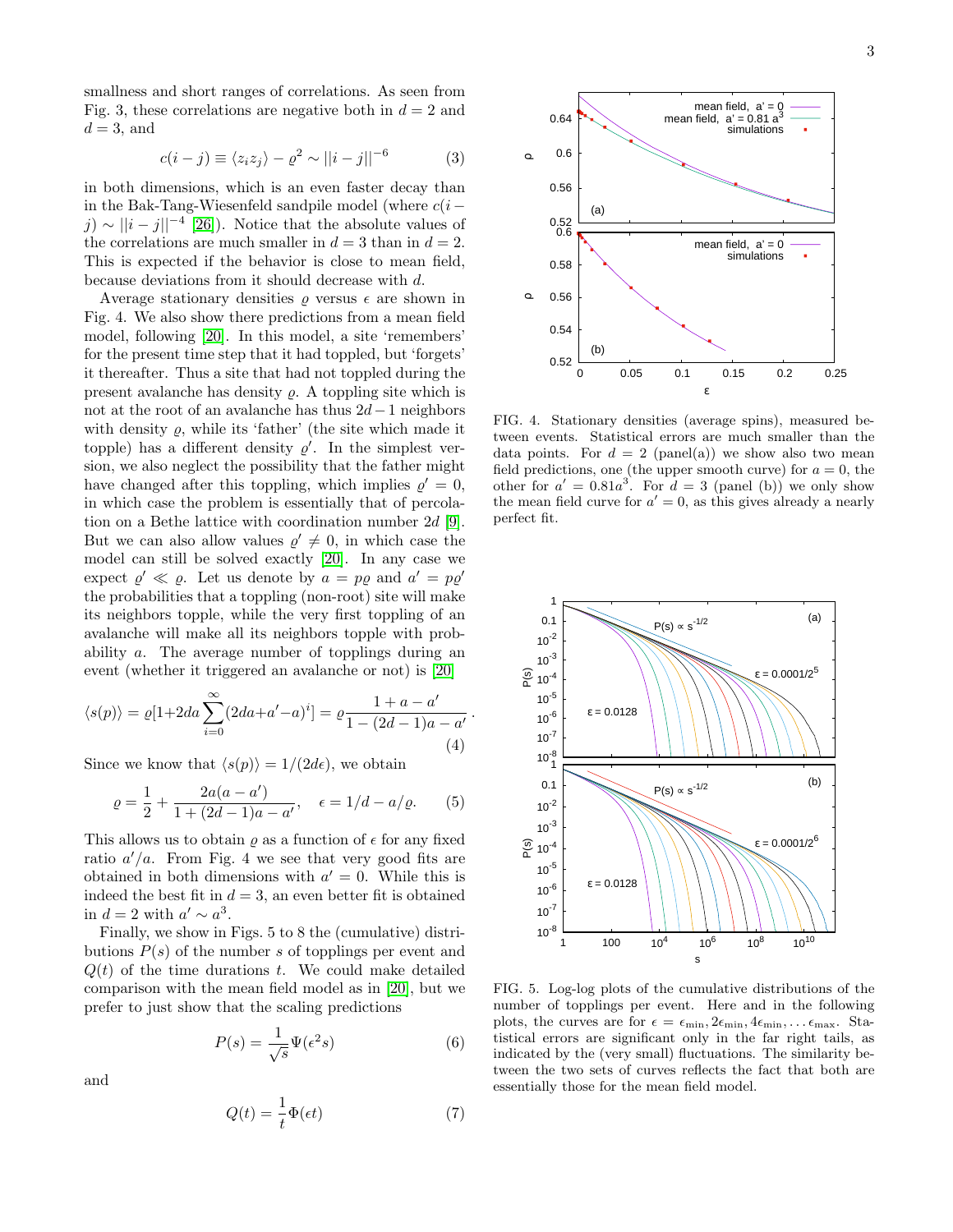

FIG. 6. Same data as in Fig. [5,](#page-2-0) but plotted as  $\sqrt{s}P(s)$  against  $\epsilon^2 s$ . According to Eq. [\(6\)](#page-2-1), these curves should tend towards straight horizontal curves for  $\epsilon \to 0$ . To see more clearly whether this is true or not, we show the data on a strongly blown up (non-logarithmic) y-scale.



<span id="page-3-0"></span>FIG. 7. Log-log plots of the cumulative distributions of the durations t of avalanches. Again, statistical errors are significant only in the far right tails, and the similarity between the two sets of curves reflects again the fact that both are essentially those for the mean field model.



FIG. 8. Same data as in Fig. [7,](#page-3-0) but plotted as  $tQ(t)$  against  $et.$  According to Eq. [\(7\)](#page-2-2), these curves should tend towards straight horizontal curves for  $\epsilon \to 0$ . To see more clearly whether this is true or not, we show the data on a strongly blown up (non-logarithmic) y-scale.

are excellently fulfilled in the asymptotic region  $\epsilon \to 0$ . For both we show (in Figs. 5 and 7) first the unmodified distributions in their entire ranges, but since this is not really significant we then plot (in Figs. 6 and 8) blow-ups The scaling parts for  $\sqrt{s}P(s)$  versus  $\epsilon^2 n$  and for  $tQ(t)$ versus  $\epsilon t$ . In all four plots (for  $d = 2$  and  $d = 3$ , and for P and Q) we see clear deviations from scaling (i.e., none of the curves are horizontal in the central regions), but in all four cases these seem clearly to disappear for  $\epsilon \to 0$ .



FIG. 9. Log-linear plot of the average squared avalanche durations in  $d = 3$  versus  $\epsilon$ . For increased significance we show  $\epsilon \langle t^2 \rangle$  instead of  $\langle t^2 \rangle$  itself. We see large corrections to scaling, but for  $\epsilon \to 0$  the curve becomes horizontal as predicted by Eq.  $(7)$ .

In Fig. 8b we also see quite a substantial violation of